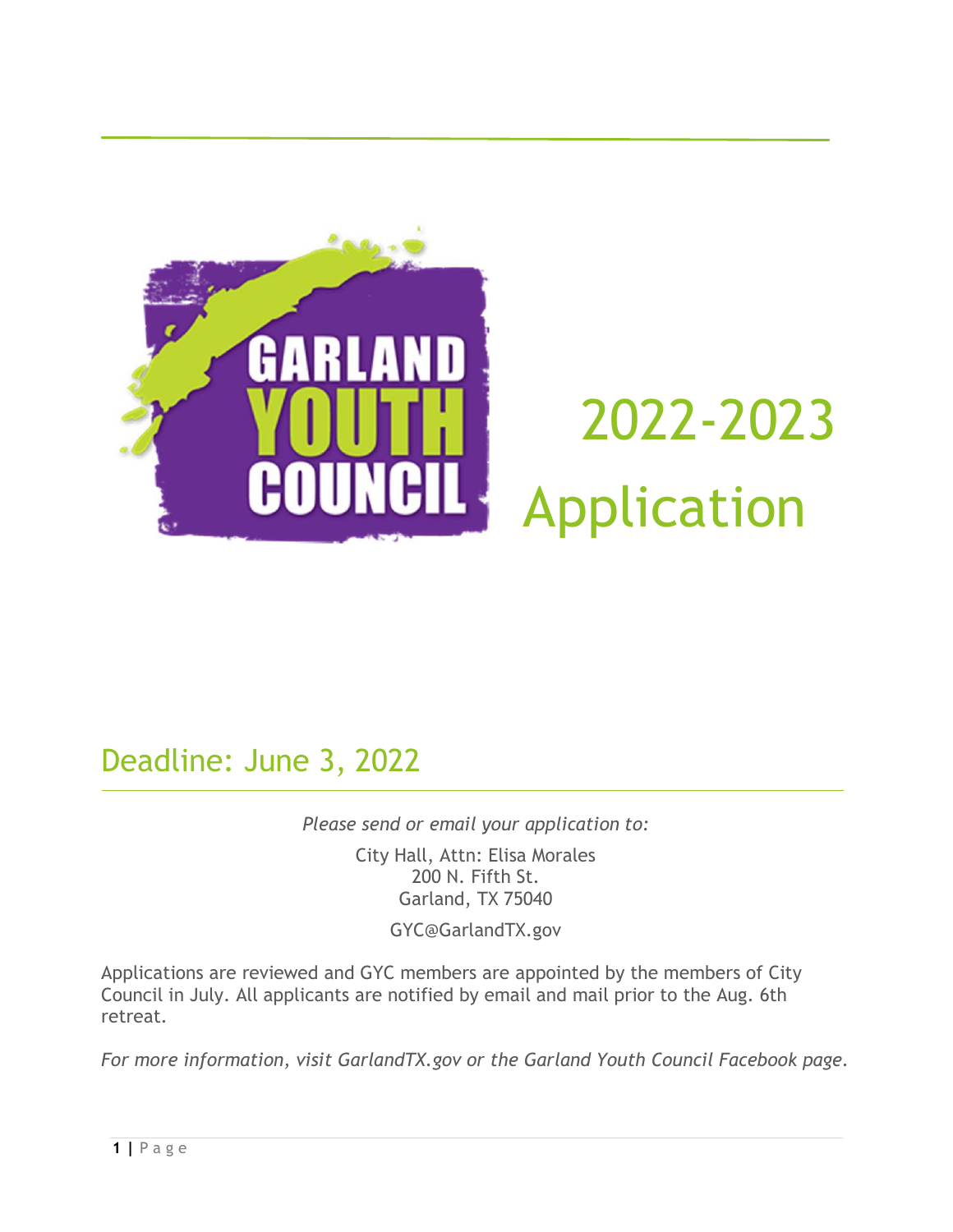

### Garland Youth Council

#### Mission

The mission of the City's Youth Council is to provide a forum which educates Garland's youth to the various workings of City business and allows youth to be a voice to address their particular ideas and concerns.

#### Purpose

- $\cdot$  To serve as a vehicle between City Council and Garland youth throughout the city.
- $\div$  To promote and educate participants to the local political process.
- $\div$  To assist the Mayor and Council in scheduling meetings which address youth concerns.
- \* To assure youth adherence to the criteria for membership in the Youth Council.
- \* To serve as ambassadors and messengers for the City of Garland.

To apply for an appointed position on the Garland Youth Council, please complete the following steps and return the completed application packet:

- $\checkmark$  Complete form and answer questions on page 3.
- $\checkmark$  Submit two letters of recommendation.
- $\checkmark$  Review the attached calendar and determine that you will be able to attend regularly scheduled meetings consistently (keep calendar for your records).
- $\checkmark$  Review the GYC Appointee Agreement on page 4. Both applicant and parent/guardian must sign.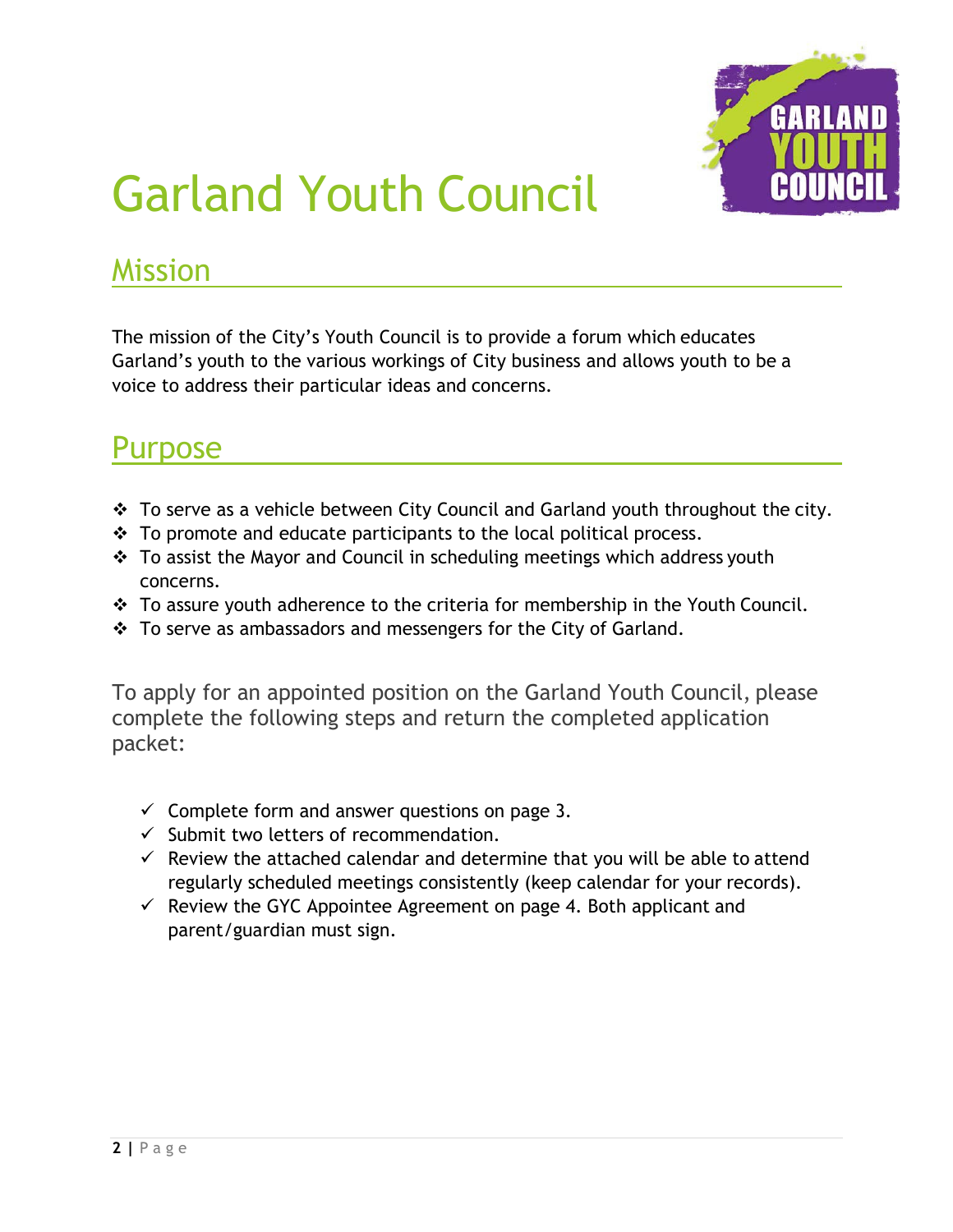

### Application 2022-2023

| City Council District: _______________________Home Phone: ______________________ |
|----------------------------------------------------------------------------------|
| Cell Phone: Parent/Guardian Cell Phone: 2008. [19] Parent/Guardian Cell Phone:   |
|                                                                                  |
|                                                                                  |
|                                                                                  |
|                                                                                  |

**Please answer the following questions. Feel free to type your answers on a separate sheet of paper and attach to the application.**

- 1. What activities/organizations do you currently participate in?
- 2. How did you hear about the Garland Youth Council?
- 3. Why do you want to serve on the Garland Youth Council?
- 4. What are some challenges you feel Garland youth face in our community?
- 5. What do you see as positives for you living in Garland?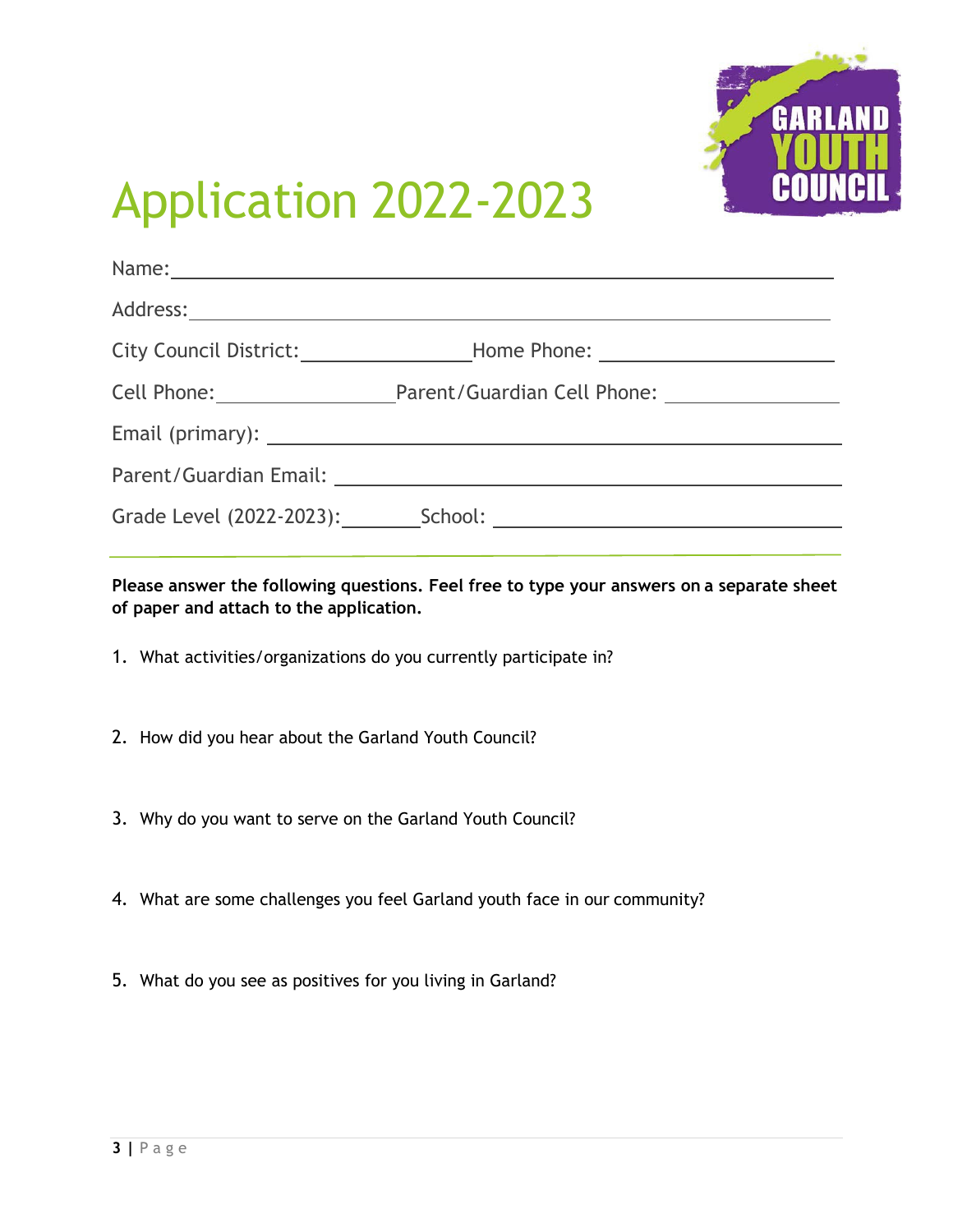

## Appointee Agreement 2022-2023

As an appointee to the 2022-23 Garland Youth Council, I understand the importance of being an active participant in GYC meetings and activities. If appointed, I agree to do the following:

- **Attend regular meetings and assigned committee meetings.**
- **Contribute ideas and energy to GYC meetings and activities.**
- **Contact the GYC Staff Liaison in advance if I am unable to attend meetings or events.**
- **Actively participate in GYC events and activities.**
- **Check emails regularly and promptly reply or acknowledge receipt.**
- **Promote the GYC to my classmates and friends and encourage them to attend meetings and participate in activities.**

I have reviewed the 2022-2023 GYC calendar (page 5) and acknowledge that I am available to participate in meetings and activities. I understand that missing more than two regularly scheduled GYC meetings will prompt a review of my commitment to GYC.

Signature **Date Date Date Date Date Date** 

Parent/Guardian Signature